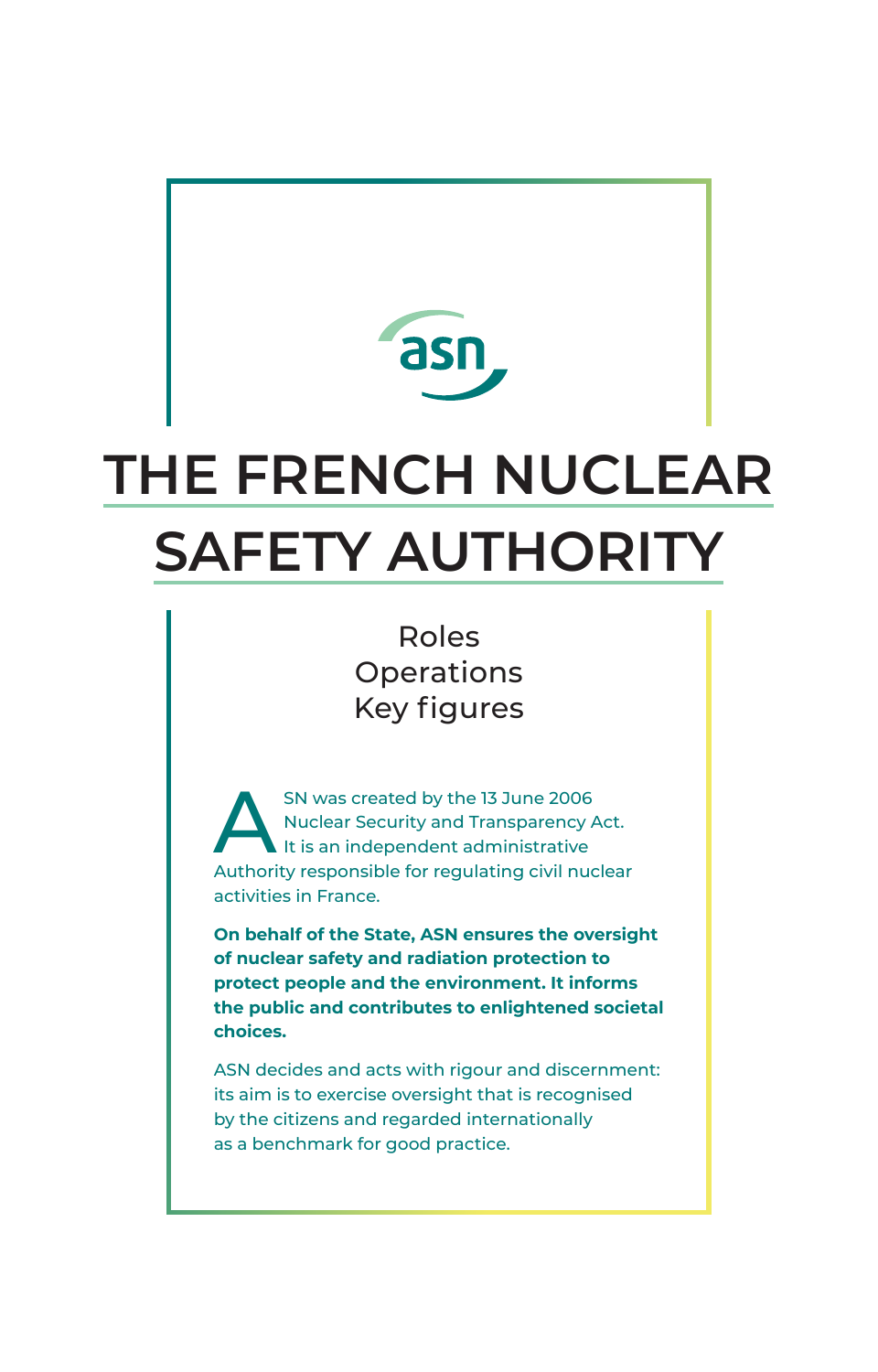## **ROLES**

## **REGULATING**

ASN contributes to drafting regulations, by submitting its opinion to the Government on draft Decrees and Ministerial Orders, and by issuing technical regulations. It ensures that the regulations are clear, accessible and proportionate to the safety issues.

### **AUTHORISING**

ASN examines all individual authorisation applications for nuclear facilities. It can grant all licenses and authorisations, with the exception of major authorisations for Basic Nuclear Installations (BNIs), such as creation and decommissioning. ASN also issues the licenses provided for in the Public Health Code concerning small-scale nuclear activities and issues licenses or approvals for radioactive substances transport operations.

#### **MONITORING**

ASN is responsible for ensuring compliance with the rules and requirements applicable to the facilities and activities within its field of competence. Since the Energy Transition for Green Growth Act of 17 August 2015, ASN's roles now include protecting ionising radioactive sources against malicious acts. Inspection is ASN's primary monitoring activity. More than 1,500 inspections were thus performed in 2020 in the fields of nuclear safety and radiation protection.

ASN has graded enforcement and penalty powers (formal notice, administrative fines, daily fines, ability to carry out seizure, take samples or require payment of a guarantee, etc.). The administrative fine is the competence of the Administrative Enforcement Committee within ASN, which complies with the principle of the separation of the examination and sentencing functions.

#### **INFORMING**

ASN reports on its activities to Parliament. It informs the public and the stakeholders (environmental protection associations, Local Information Committees, media, etc.) about its activities and the state of nuclear safety and radiation protection in France. ASN enables all members of the public to take part in the drafting of its decisions with an impact on the environment. It supports the actions of the Local Information Committees of the nuclear facilities.

The website *asn fr* is ASN's main information channel.

## **IN EMERGENCY SITUATIONS**

ASN monitors the steps taken by the licensee to make the facility safe. It informs the public and its foreign counterparts of the situation. ASN assists the Government. More particularly, it sends the competent Authorities its recommendations regarding the civil security measures to be taken.

### **REGULATION AND MONITORING OF DIVERSIFIED ACTIVITIES AND FACILITIES**

Nuclear power plants, radioactive waste management, fabrication and reprocessing of nuclear fuel, packages of radioactive substances, medical facilities, research laboratories, industrial activities, etc. ASN monitors and regulates an extremely varied range of activities and facilities.

This regulation covers:

- ∙ 56 nuclear reactors(\*) producing 70% of the electricity consumed in France, as well as the Flamanville EPR reactor under construction;
- ∙ about 80 other facilities participating in civil research activities, radioactive waste management activities or "fuel cycle" activities;
- ∙ more than thirty or so facilities which have been finally shut down or are being decommissioned;
- ∙ several thousand facilities or activities using sources of ionising radiation for medical, industrial or research purposes;
- ∙ several hundred thousand shipments of radioactive substances performed annually in France.

#### **EXPERT SUPPORT**

**When drawing up its decisions and regulations, ASN calls on outside technical expertise, in particular that of the French Institute for Radiation Protection and Nuclear Safety (IRSN). The ASN Chairman is a member of the IRSN Board. ASN also calls on the opinions and recommendations of its eight Advisory Committees of Experts, who come from a variety of scientific and technical backgrounds.**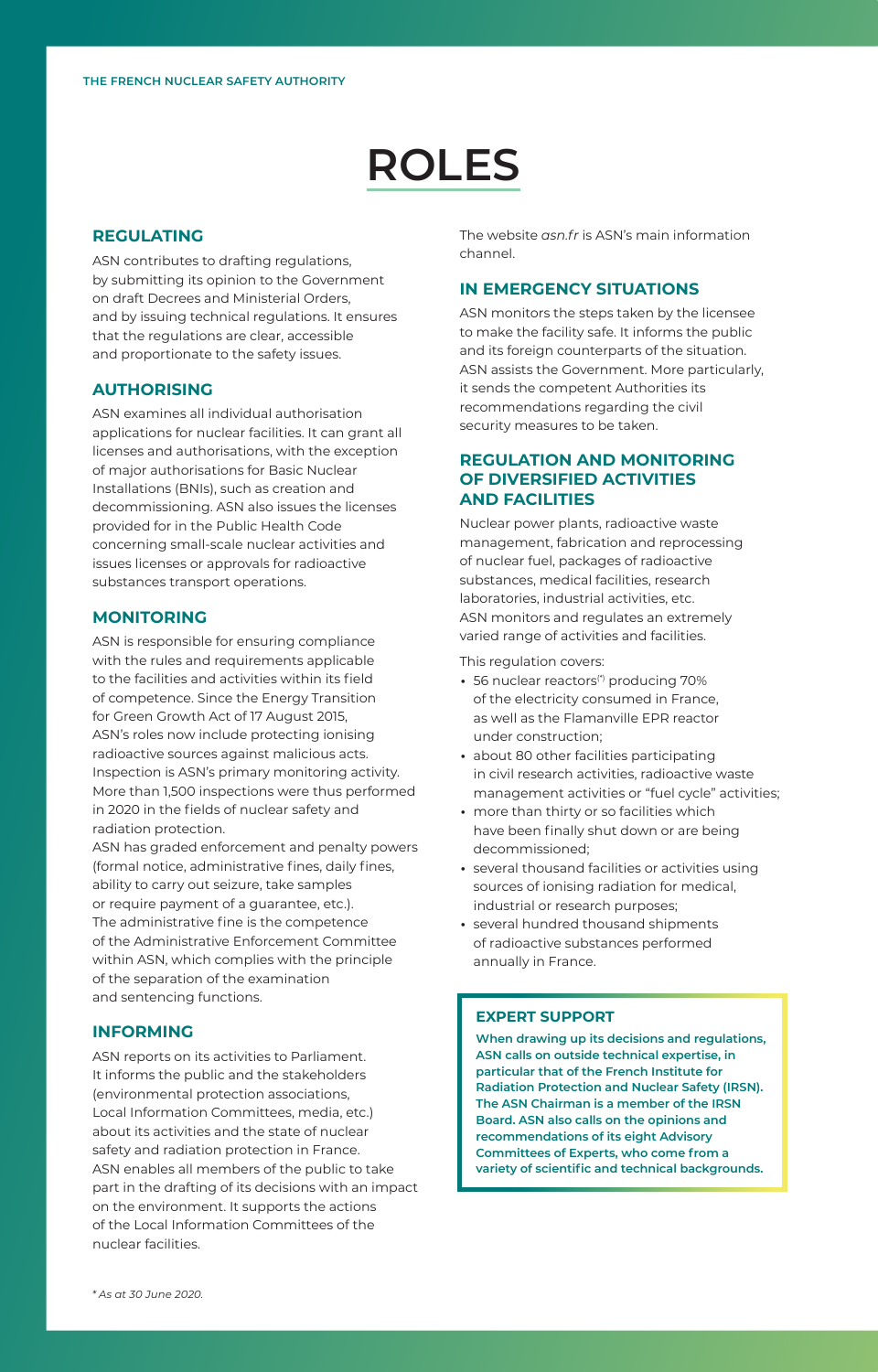## **OPERATIONS**

## **THE COMMISSION**

The Commission defines ASN's general policy regarding nuclear safety and radiation protection. It consists of five Commissioners, including the Chairman, appointed for a term of 6 years(\*).



*\* The Environment Code, modified by Act 2017-55 of 20 January 2017, introducing the general status of the independent administrative Authorities and the independent public Authorities, provides for the renewal of half of the ASN Commission, other than its Chairman, every 3 years. Decree 2019-190 of 14 March 2019 (codifying the provisions applicable to BNIs, the transport of radioactive substances and transparency in the nuclear field) sets out the relevant interim provisions and modified the duration of the mandates of three Commissioners. \*\* By Decree of the President of the Republic dated 21 April 2021, Laure Tourjansky was appointed Commissioner for the remainder of the* 

*mandate of Lydie Évrard, called to other duties.*

#### **Impartiality**

The Commissioners perform their duties in complete impartiality and receive no instructions from either the Government or any other person or institution.

### **Independence**

The Commissioners perform their duties on a full-time basis. Their mandate is for a six-year term. It is not renewable. The duties of a Commissioner can only be terminated in the case of impediment or resignation duly confirmed by a majority of the Commissioners. The President of the Republic may also terminate the duties of any member of the Commission in the event of serious breach of his or her obligations.

### **Competencies**

The Commission takes decisions and issues opinions, which are published in ASN's *Official Bulletin*. The Commission defines ASN's oversight policy. The Chairman appoints the ASN inspectors. The Commission decides whether to open an inquiry following an incident or accident. Every year, it presents Parliament with the *ASN Report on the State of Nuclear Safety and Radiation Protection in France*. Its Chairman reports on ASN activities to the competent committees of the National Assembly and of the Senate and to the Parliamentary Office for the Evaluation of Scientific and Technological Choices. The Commission defines ASN's external relations policy at national and international level.

## **THE DEPARTMENTS**

ASN comprises departments placed under the authority of its Chairman. The departments are headed by a Director General, appointed by the ASN Chairman. They carry out ASN's day-to-day duties and prepare draft opinions and decisions for the ASN Commission. They comprise:

- ∙ **head office departments organised according to topics**, which oversee their field of activity at a national level, for both technical and transverse matters (international action, preparedness for emergency situations, information of the public, legal affairs, human resources and other support functions). They more specifically prepare draft doctrines and texts of a general scope, examine the more complex technical files and the "generic" files, in other words those which concern several similar facilities;
- ∙ **eleven regional divisions**, with competence for one or more administrative regions, covering the entire country and the overseas territories. The regional divisions conduct most of the oversight in the field of nuclear facilities, radioactive substances transport operations and small-scale nuclear activities. They represent ASN in the regions and contribute to public information within their geographical area. In emergency situations, the divisions assist the Prefect of the *département*(\*\*\*) who is responsible for the protection of the population, and oversee the operations to safeguard the facility affected by the accident.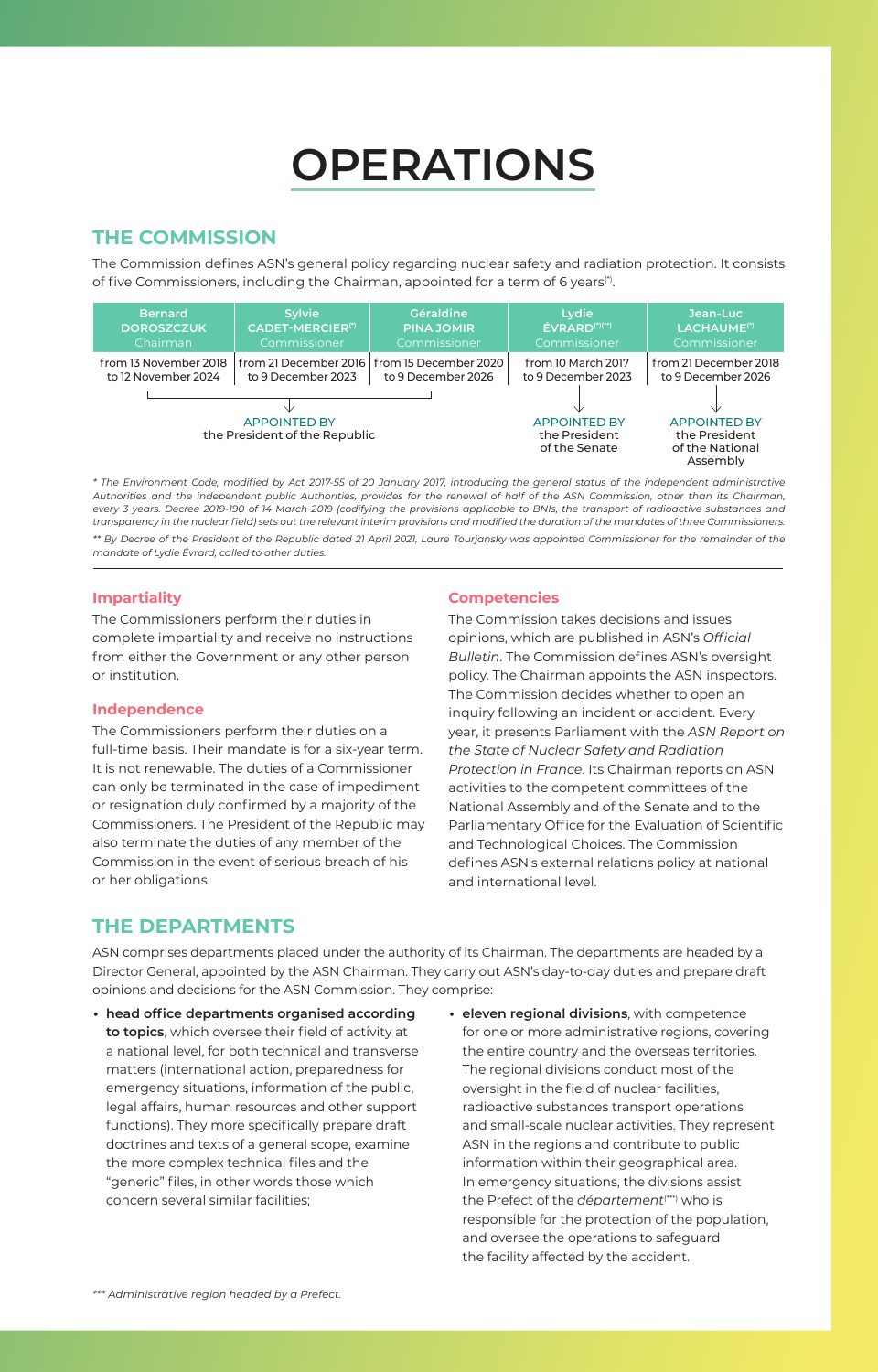## **KEY FIGURES IN 2020**

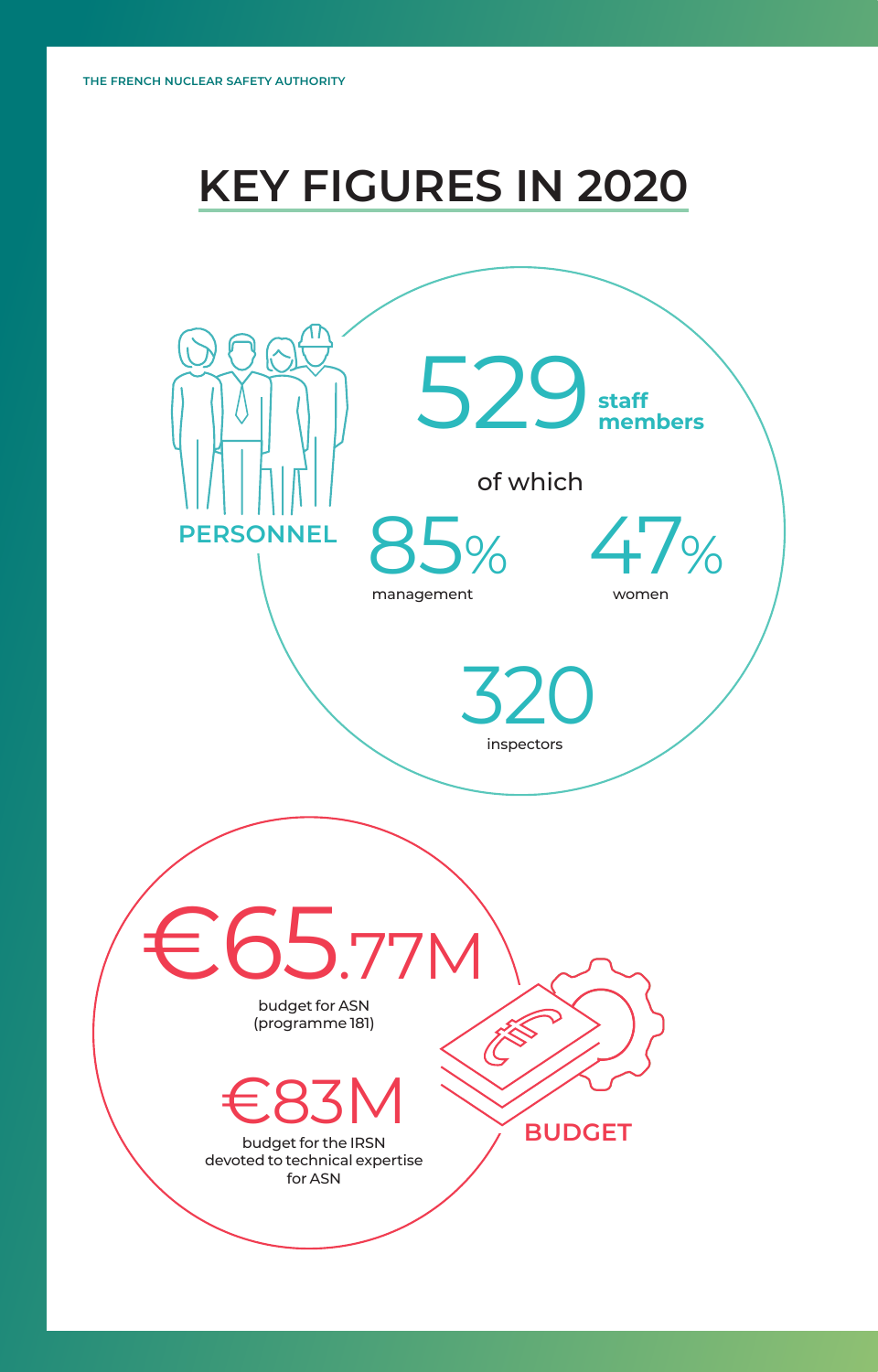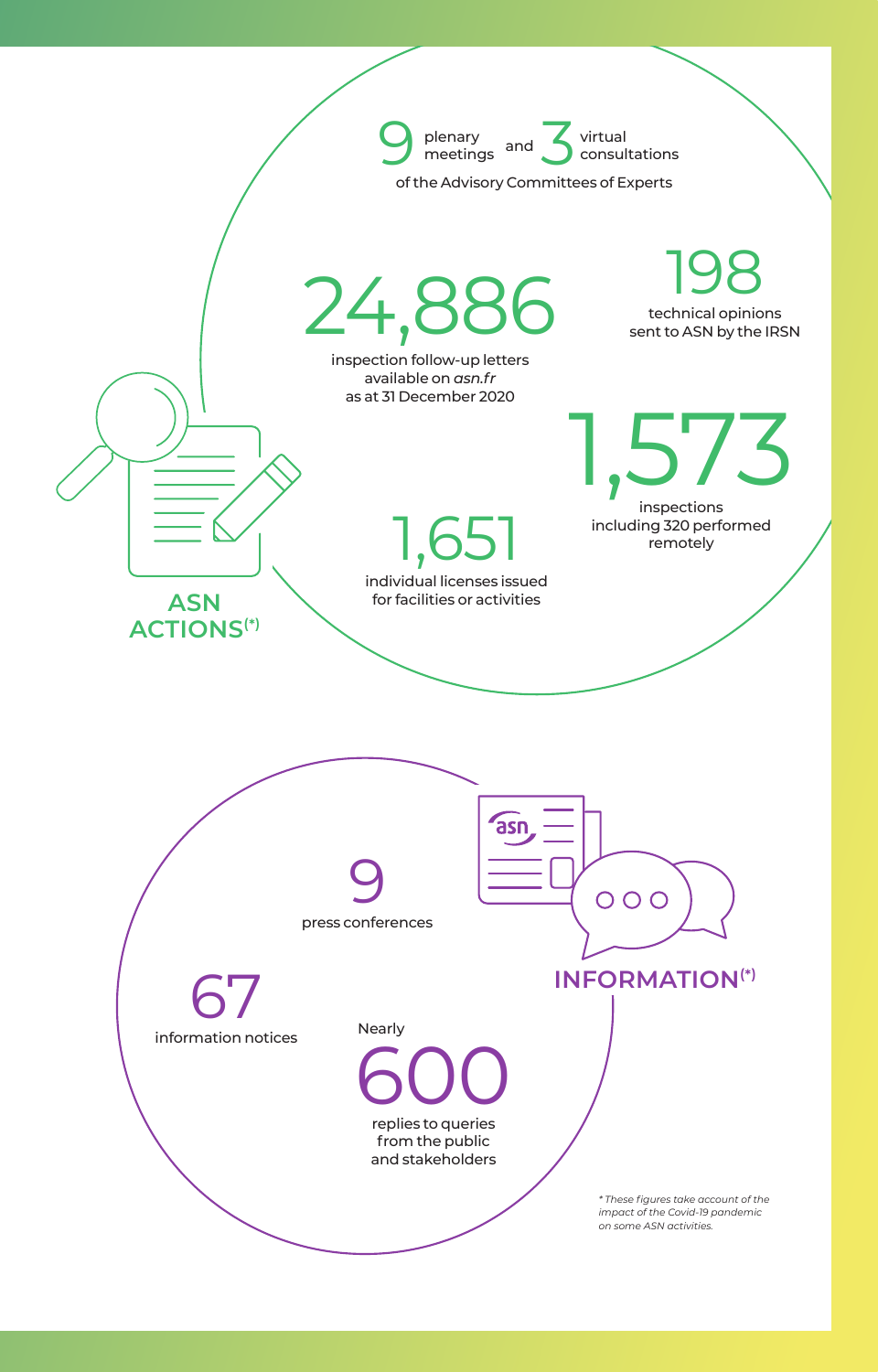## **KEY FIGURES IN 2020**

## **NUMBER OF SIGNIFICANT EVENTS RATED ON THE INES SCALE(\*)**



## **NUMBER OF SIGNIFICANT EVENTS IN THE MEDICAL FIELD(\*)**



**significant events in external beam radiotherapy and brachytherapy** 

**according to the rating on the ASN-SFRO scale** 



*\* The INES scale (International Nuclear and Radiological Event Scale) was developed by IAEA to explain to the public the importance of an event in terms of safety or radiation protection. This scale applies to events occurring in BNIs and events with potential or actual consequences for the radiation protection of the public and workers. It does not apply to events with an impact on the radiation protection of patients, and the criteria normally used to rate events (notably the dose received) are not applicable in this case.* 

*As it was pertinent to be able to inform the public of radiotherapy events, ASN – in close collaboration with the French Society for Radiotherapy and Oncology – developed a scale specific to radiotherapy events (ASN-SFRO scale).* 

*These two scales cover a relatively wide range of radiation protection events, with the exception of imaging events.*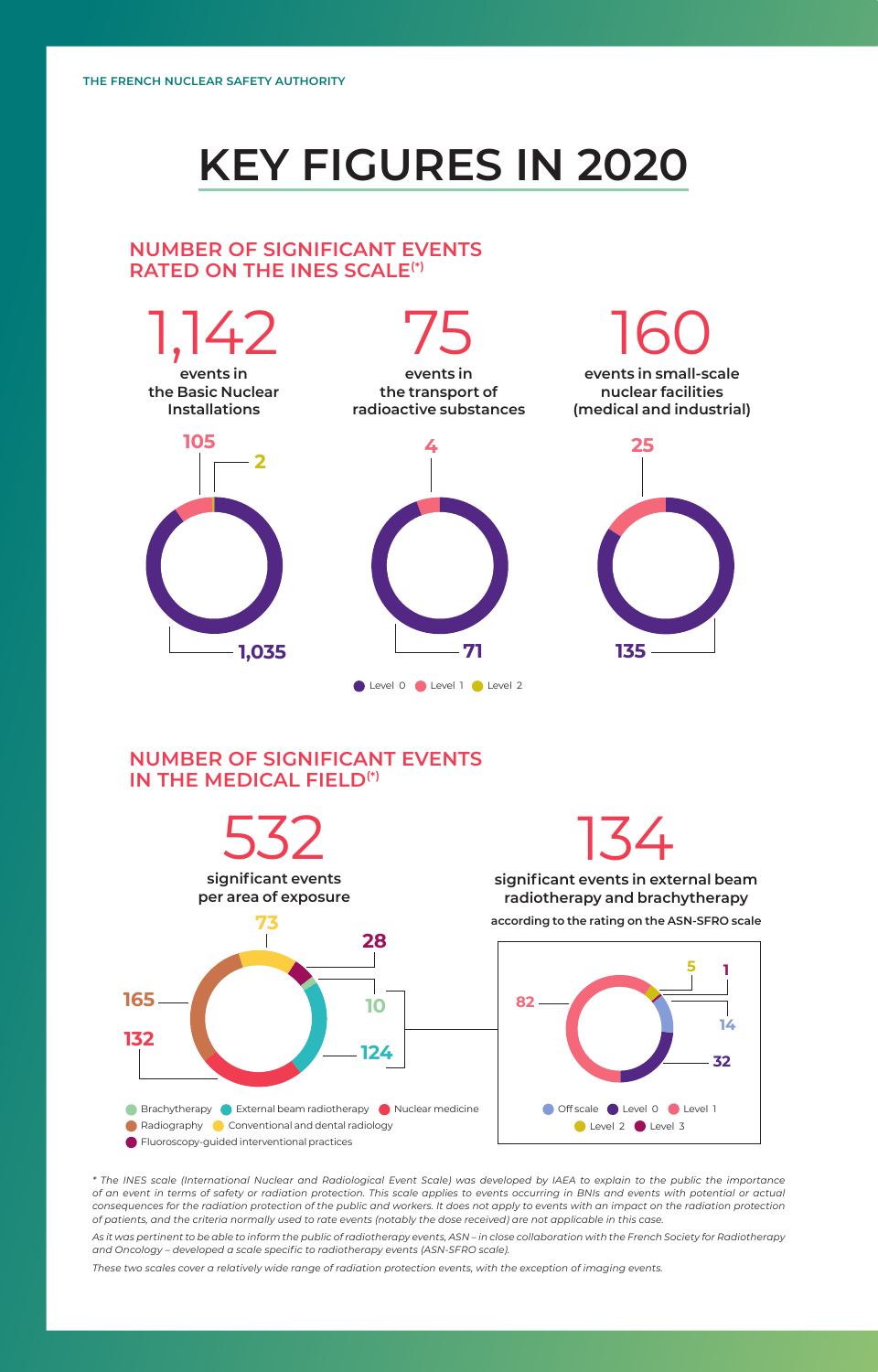## **ASN ORGANISATION CHART**

On 2 March 2021